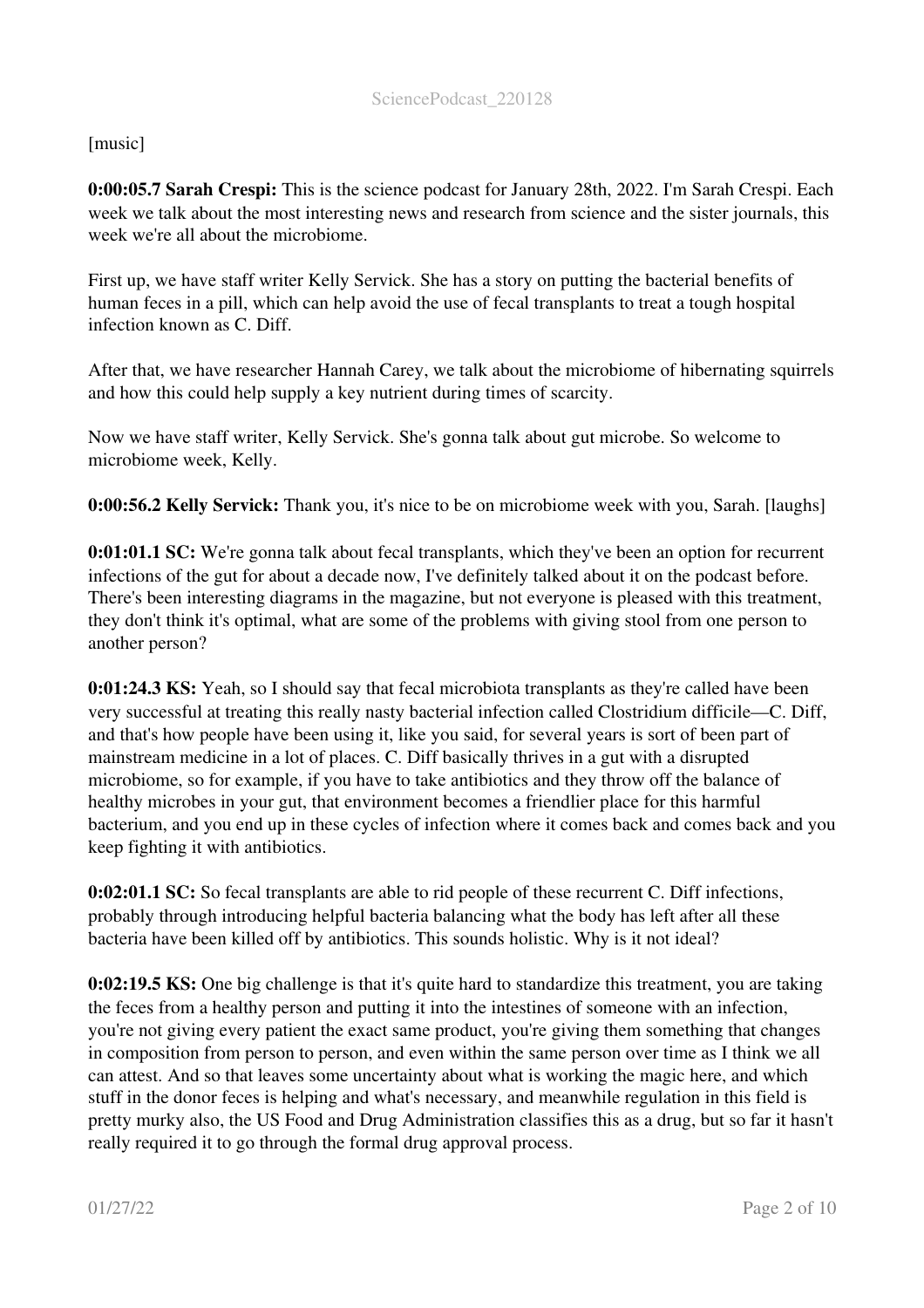0:03:03.8 SC: Are there worries about, not exactly contamination, but giving somebody microbes that you don't want to give them?

0:03:10.7 KS: Yes, there have been some concerns about safety and these appear to be very rare situations, but there have been a few high-profile cases over the last few years where a donor who was not properly screened transmitted an infection to the recipient of the transplant, and in one case the patient died in a clinical trial after getting a transplant containing a strain of E. Coli bacteria.

0:03:34.8 SC: Wow.

0:03:35.9 KS: And to make matter worse, there's this pandemic.

0:03:37.7 SC: We know that wastewater is being monitored for COVID.

0:03:40.6 KS: Yes, we know that the virus can be in feces, We aren't certain that it could be transmitted in a transplant like this, but that's reason enough for FDA to amp up the screening requirements. And that has implications for the supply in this country of stool for transplant, so it's kind of this complicated situation where the screening has gotten harder, medical centers that process stool and do these transplants are having a harder time doing that and are sort of intimidated by the screening process and don't wanna do something wrong, and meanwhile, the biggest provider of feces for transplant in the US, the stool bank called OpenBiome is in the process of winding down its operations, so it just threatens to leave a little bit of a gap.

0:04:21.4 SC: Yeah, so there's a lot going on, and in this mix are companies that are trying to basically take the benefit of the bacteria from feces and put it in a pill form, Make it safer, make it more standardized. How is that going?

0:04:38.2 KS: It's coming along very quickly. There's this cohort of companies that are getting closer and closer to the finish line, from the perspective of a company, the ideal situation would be to have this more defined collection of microbes that might be eligible for a patent that you might be able to commercialize in a way that the natural product, you can't. The most recent development here, and what I wrote about this past week was a company called Seres Therapeutics that just published results from its phase three trial of a pill that is still derived from feces, but goes through processing and purification to make it more of a drug product.

0:05:14.7 SC: How does it compare with the full fecal transplant?

0:05:17.7 KS: That is the question that I think a lot of people in this field would really like to know in terms of just sort of the numbers in the trial, it performed quite well against the placebo, but we don't have a direct head-to-head comparison of the traditional fecal transplant and this drug, there is some skepticism that you can whittle down the set of microbes into the standardized therapy and get something that is as potent as the full spectrum product, the sort of complex blend that comes out of feces.

0:05:47.3 SC: And how do we know which microbes matter, is that something that they're trying to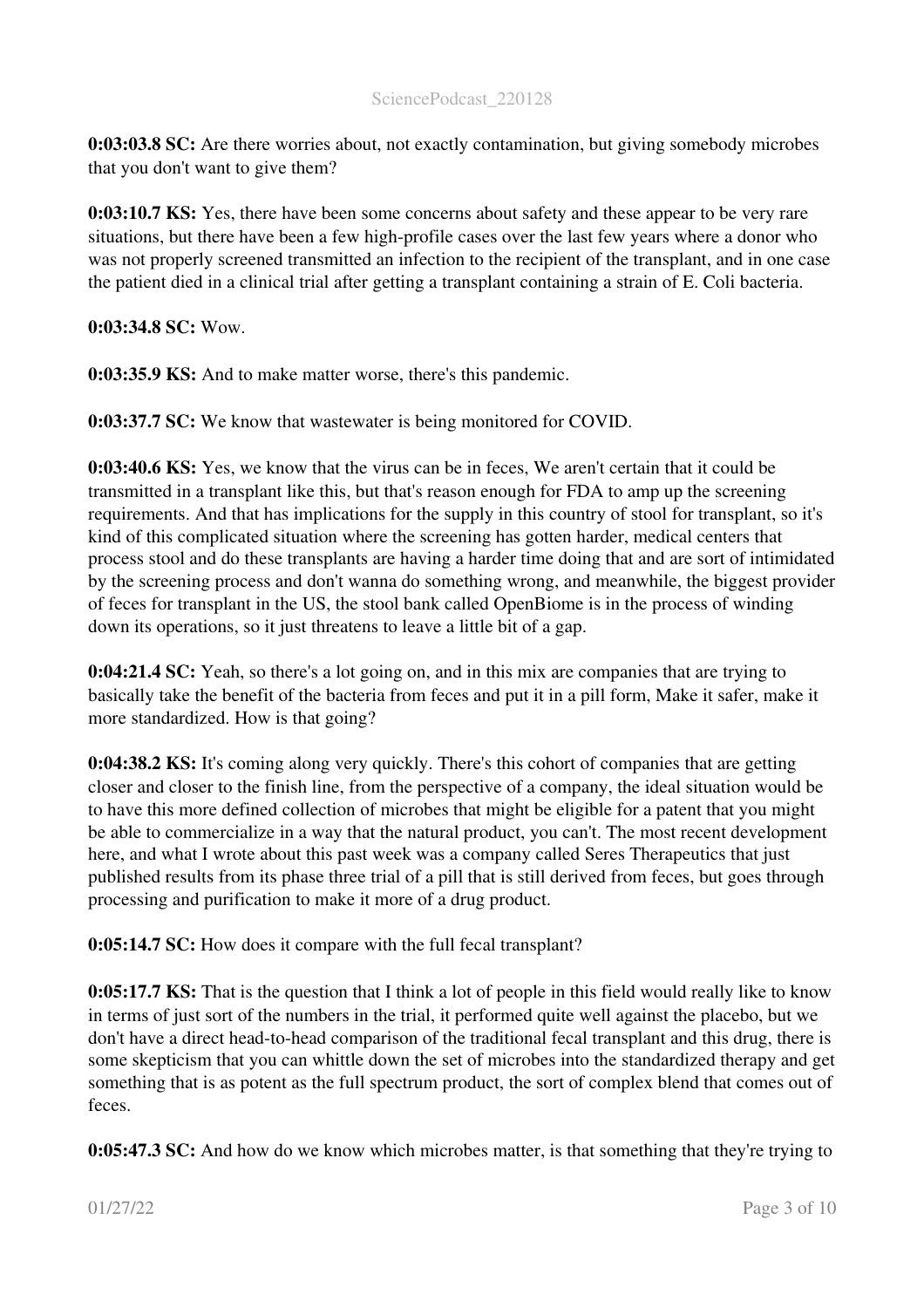## SciencePodcast\_220128

figure out to make this optimal mix?

0:05:53.9 KS: Yeah, that's something that a lot of researchers are working on and they know a lot, so this pill from Seres Therapeutics is based on the idea of narrowing down the microbes to bacteria in this phylum called Firmicutes. I've heard it pronounced, I think three different ways, but I prefer the cuties pronunciation. [laughter]

0:06:14.3 SC: I'll take cuties for this. [laughter]

0:06:16.4 KS: So in not approach, they're sort of applying ethanol to the stool product, killing off a bunch of stuff, leaving this Firmicutes group that can form spores and survive that treatment, and then those are a group of bacteria that researchers think competes with C. Diff in the gut and also seems to change the concentration of bile acids in a way that C. Diff really doesn't like. So that's the idea, is that you've got this very good set of fighters going into this pill.

0:06:46.4 SC: And what about the other companies that are working on this problem, are they using the same approach, the same clean up everybody, but one particular family, or are they doing different things?

0:06:56.4 KS: There's some variation, there's a company called Rebiotix that is also sort of filtering the stool product into something a little more refined and actually delivering that as an enema instead of a pill, there's the company called Finch that is freeze drying stool by this particular process and putting that in a pill, and then kind of a different approach, and one being taken by Vedanta Biosciences, I think among others, is creating a pill that has individually selected bacterial strains, not isolated from stool but grown in cell banks built from the bottom up.

0:07:28.6 SC: So that's very bespoke?

0:07:30.7 KS: Right.

0:07:31.7 SC: So the idea there would be to look at the profile of the person that has the illness and then supply them with what they need to conquer it?

0:07:38.8 KS: That's the idea. And I think for a lot of researchers in this field, that would be great if you could even on an individual level, look at a patient, analyze their microbiome and say, "This is the way that your microbiome is screwed up right now, and here's what we need to introduce to help you."

0:07:53.7 SC: We're going past C. Diff now to talk about more generally disturbances of the gut microbiome.

0:07:58.9 KS: Yeah, C. Diff happen to just work really well, and it was the first place where these microbiome-focused treatments could really succeed, but there are hopes for applying the same approach to other types of conditions, including inflammatory bowel disease and others, for that. A lot of people think we're probably gonna have to go back to the feces and look at the whole product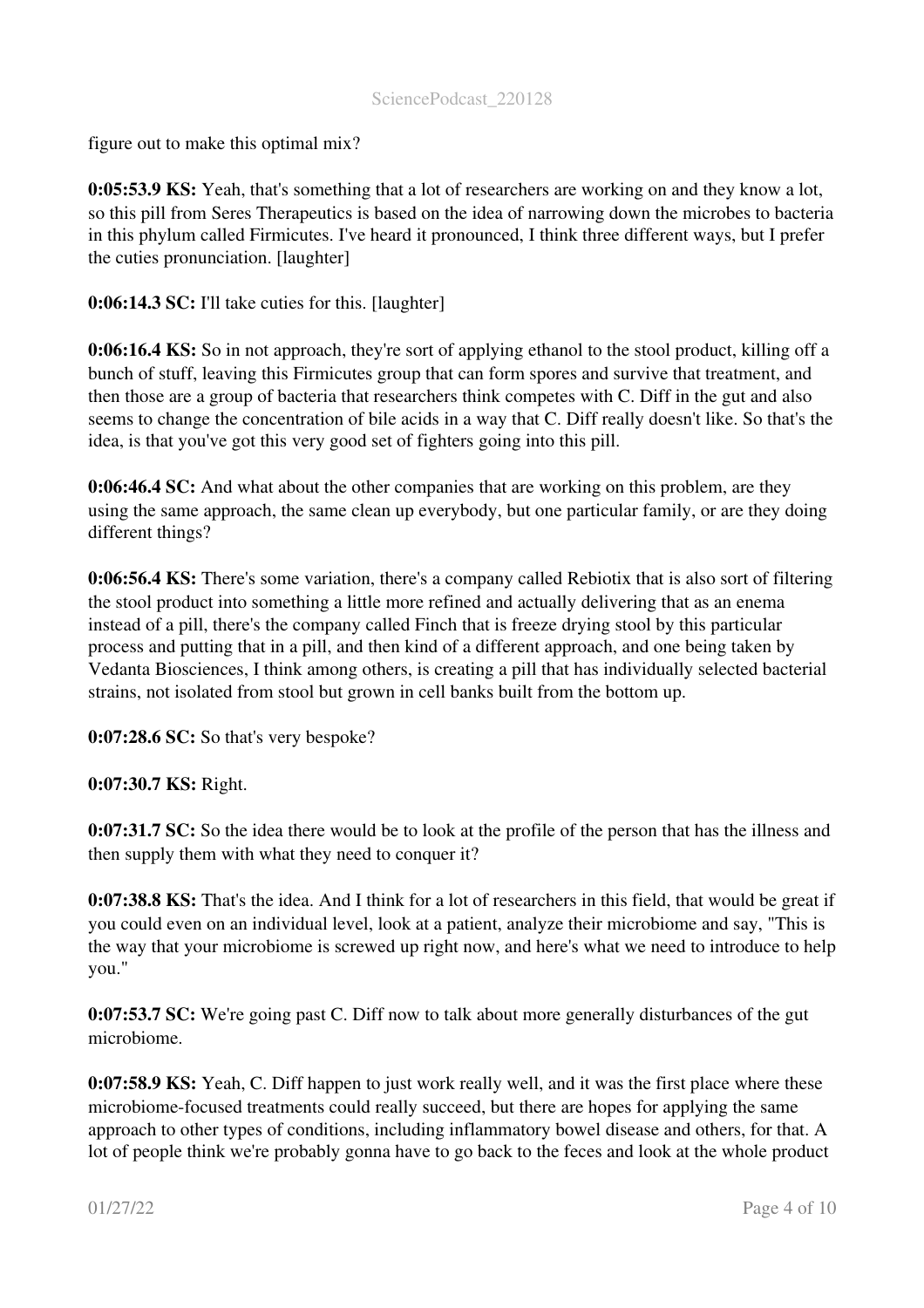and figure out what is useful.

0:08:18.4 SC: Mm-hmm. Alright, Kelly, crazy question for the day.

0:08:21.0 KS: Okay.

0:08:22.5 SC: Is this ever gonna be an over-the-counter drug?

0:08:26.1 KS: I don't know, it would surprise me, but I think it depends on what indications it ends up looking promising for. This sort of intersects with the whole probiotics world, which a lot of those products have a lot less evidence to support them.

0:08:38.9 SC: And less oversight.

0:08:40.0 KS: And less oversight than what we're talking about here, but I think there's a lot of optimism around various microbiota treatments, and it's a matter of really proving them in trials and teasing out what's effective.

0:08:51.7 SC: Alright, thank you so much, Kelly.

0:08:54.3 KS: Yeah, no problem, thanks for having me.

0:08:55.3 SC: Kelly Servick is the staff news writer at Science, you can find her link to the story we discussed at science.org/podcast. Don't touch that dial. Up next we have researcher Hannah Carey. We talk about how ground squirrels can survive for months at a time in a state of hibernation, and how their gut microbes provide a little helping hand.

[music]

0:09:23.6 SC: Hibernating animals enter the special state in order to survive during times of scarcity, but even with severely reduced temperatures, a slow metabolism, those kinds of things, the animal eventually gets low on the essentials like nitrogen, which is needed for the amino acids that make up proteins. Hannah Carey is a professor in the Department of Comparative biosciences at the University of Wisconsin-Madison. She and her colleagues published a paper this week in Science on how gut microbes might actually help hibernating squirrels with their supplies of nitrogen. Hi, Hannah.

0:09:58.6 Hannah Carey: Hi, Sarah.

0:10:00.8 SC: What exactly happens when an animal is hibernating, is it much different than sleeping?

0:10:06.3 HC: It is different, Sarah, when we go to sleep at night, we drop our body temperatures may be a degree or two, ground squirrels go into hibernation, the state of torpor actually is what we use, metabolic depression, they enter that state from deep sleep, but then they go full in, their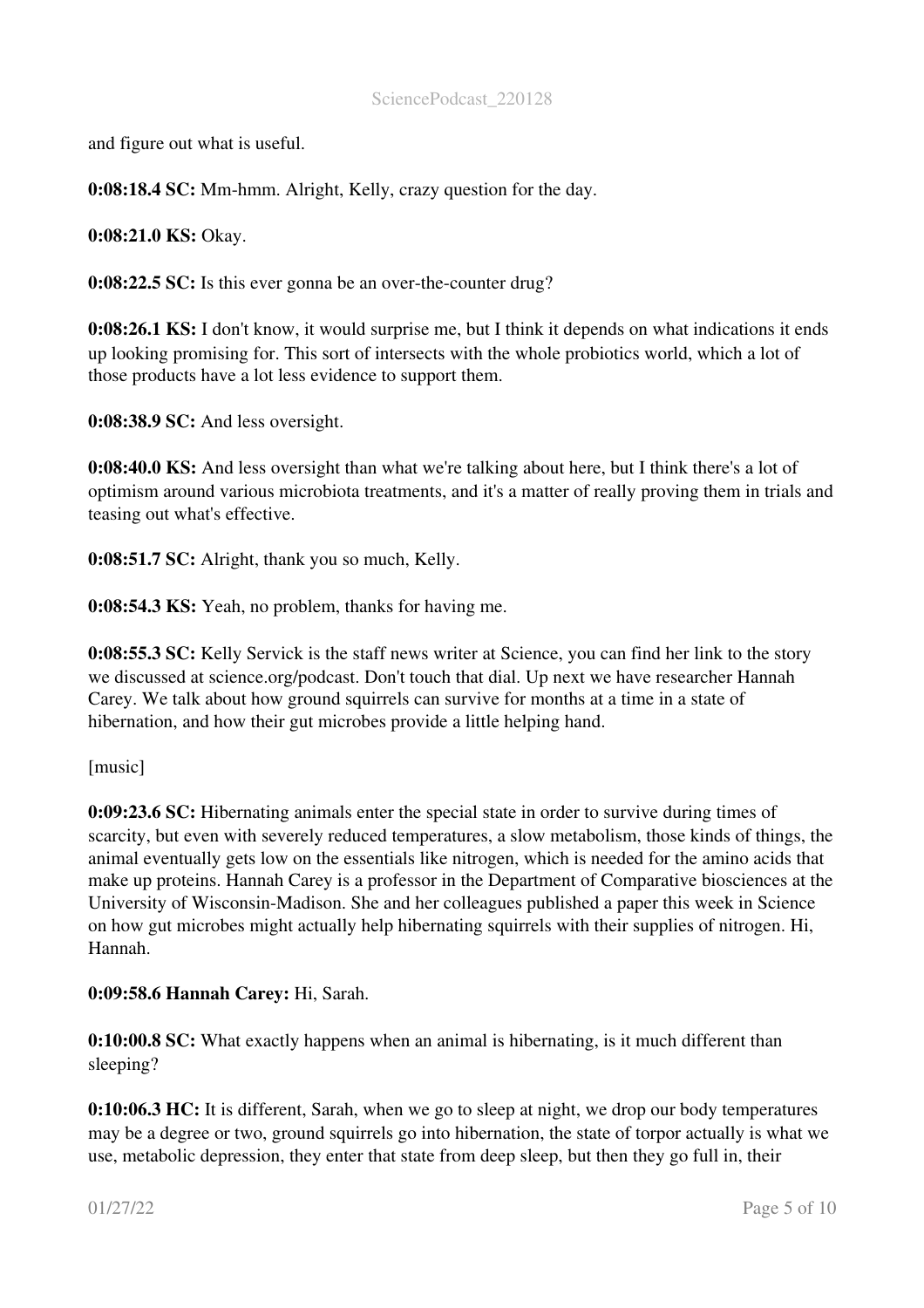metabolism starts to slow to very low levels, and that causes body temperature to fall by many, many more degrees than ours, but the Hibernators are in an unconscious state, just like we are during sleep, but after that, the differences are quite extreme.

0:10:46.7 SC: There's no eating during hibernation, they don't get to take an extra water or food when they're in this torpor state and things are really slow, but the animal could actually run low on nitrogen, where is it going and why is it a bad thing for that to happen?

0:11:02.3 HC: The hibernators that we study actually are called seasonal hibernators, and for the whole season of the winter hibernation period, they don't eat. Some hibernators periodically eat food that they cash in their burrows, but not these ground squirrels or animals like ground hogs and marmots and those sorts of animals and even bears, when they're at that very low body temperature and low metabolic rate, they have turned down their thermostats and they actually don't need that much energy and they're not using that much of their protein, but periodically during the winter, they'll turn on their metabolism without any external cues, they'll turn on their metabolic capacity and rise up to close to summer time body temperature and metabolism, and that is an energetically expensive process, and there's a lot of protein synthesis that goes on during those what we call interbout, in between the torpor bout arousals. So nitrogen in the body is used to synthesize new proteins during that time, these periods of high body temperature that occur every few days to every few weeks throughout the winter, it varies with species and temperature, but it lasts for about a half a day and a lot of the time they're sleeping, they're catching up on their sleep, but at high body temperature.

0:12:24.3 SC: Oh wow, so they're leaving a hibernation state just so they can catch up on their sleep and then go back to hibernating?

0:12:31.0 HC: Yes, that's why we like the word torpor, they leave the torpor state, they're still in hibernation, but they leave torpor, come up, do a lot of important biochemistry that we're all just still trying to figure out, and then they go back down into their torpor state but some of the nitrogen is used to make new protein, but no new nitrogen is taken in because they are fasting, no food intake.

0:12:53.1 SC: And so it's not good for them to run super low on nitrogen?

0:12:56.6 HC: That's right, but of course, they've evolved to do this very well, and evolution has led to seasonal cycles, such that they don't normally run out before the spring time comes, and they come out when they know they need to, their body tells them it's time to start eating again, and our study actually adds this little twist that involves the process that's well-known in ruminant animals of all things, so cattle and sheep and goats.

0:13:25.8 SC: And their microbes do some digesting for them, right?

0:13:28.6 HC: Absolutely. That's the crowning glory of what we call urea nitrogen salvage, where the waste product urea that all animals, vertebrates, even some invertebrate animals make to get rid of excess nitrogen that can be toxic to the body, we make urea and we usually... That comes out in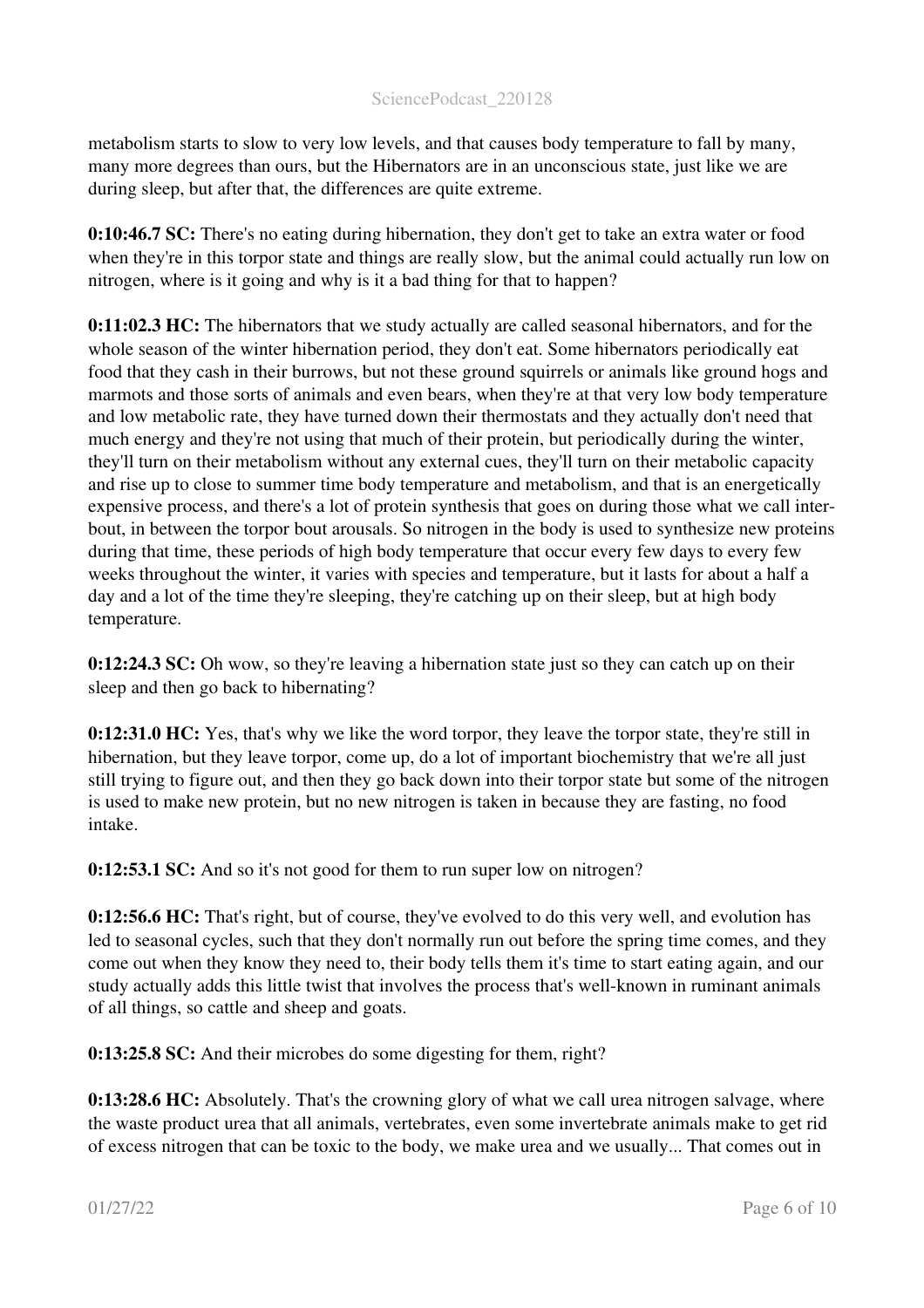our urine, but certain microbes, not all gut microbes, but certain microbes have the special enzyme, urease that's able to split the urea molecules, liberating that nitrogen molecule that's in this waste product and use it for their own purposes, and for ruminants this all happens in the rumen, which is the big part of the four stomach that occurs before the small intestine.

0:14:13.3 SC: What made you think that this might be happening in ground squirrels? That this might be a process that would be in place during hibernation?

0:14:22.5 HC: The question of whether non-ruminant animals, including humans, get some help from their gut microbes by liberating nitrogen from urea that they could eventually use, that question's been around for a long time, and there's been quite a bit of research in the past, including with humans to see if it really can contribute to our biology and help us, especially in times of protein, need low protein diets, for example, or even pregnancy where there's a lot of new growth in the body, and you need robust protein stores. So research has gone on on this process in nonruminants and even in hibernation literature, people have studied hibernation for decades, have hypothesized really, that hibernators that go through the winter with no new nitrogen intake, maybe they're especially linked through symbiosis to their gut microbes, so that they can regain that nitrogen back from the urea molecule and recoup it back to their bodies, but there was very little evidence, good data that suggested this happened.

0:15:32.6 HC: So we asked whether the hibernators, first of all, if we could get evidence that urea nitrogen salvage, which involves the microbes using that nitrogen for their own purposes to get nitrogen so that they proliferate, but they release metabolites like ammonia, and even some of their own amino acids that they make for themselves. It's possible that some of those metabolites are coming back and absorbed across the gut wall and are available to the hibernators. So we ask, does it happen in squirrels, ground squirrels? Does it happen? Especially prominently in hibernation, and we went a step further and hypothesized that the longer they're fasting, the more important their symbiotic relationship with microbes might be.

0:16:21.1 SC: What did you do to track nitrogen, seeing if the microbes were contributing any to their host?

0:16:29.2 HC: We use technology known as stable isotope tracing or stable isotope tracking, and when I thought years ago about this project and how I could be able to track the microbial signature, if you will, you actually know that that nitrogen molecule in the ground squirrel tissues originated from their gut microbes. The way science goes is funny, I was at a graduate student lecture and I saw her talk about using stable isotope technology, tracking a stable isotope of carbon, carbon 13 instead of the more carbon 12, and using that technology in breath testing to see if you could pick up changes in metabolic state of an animal, then they used NMR, Nuclear Magnetic Resonance Spectroscopy, metabolomics, essentially, to actually look at that carbon isotope in the body of the animals. And I said, Wow, maybe that's it. Maybe if we could get a stable isotope of nitrogen in a urea molecule, which you can, you can purchase doubly labelled urea with carbon 13 and nitrogen 15, and then through these breath testing and metabolomic technologies, you could ask whether it would appear after injecting the doubly labelled urea into the body of the ground squirrel, could you pick it up later on, and by definition, this is key.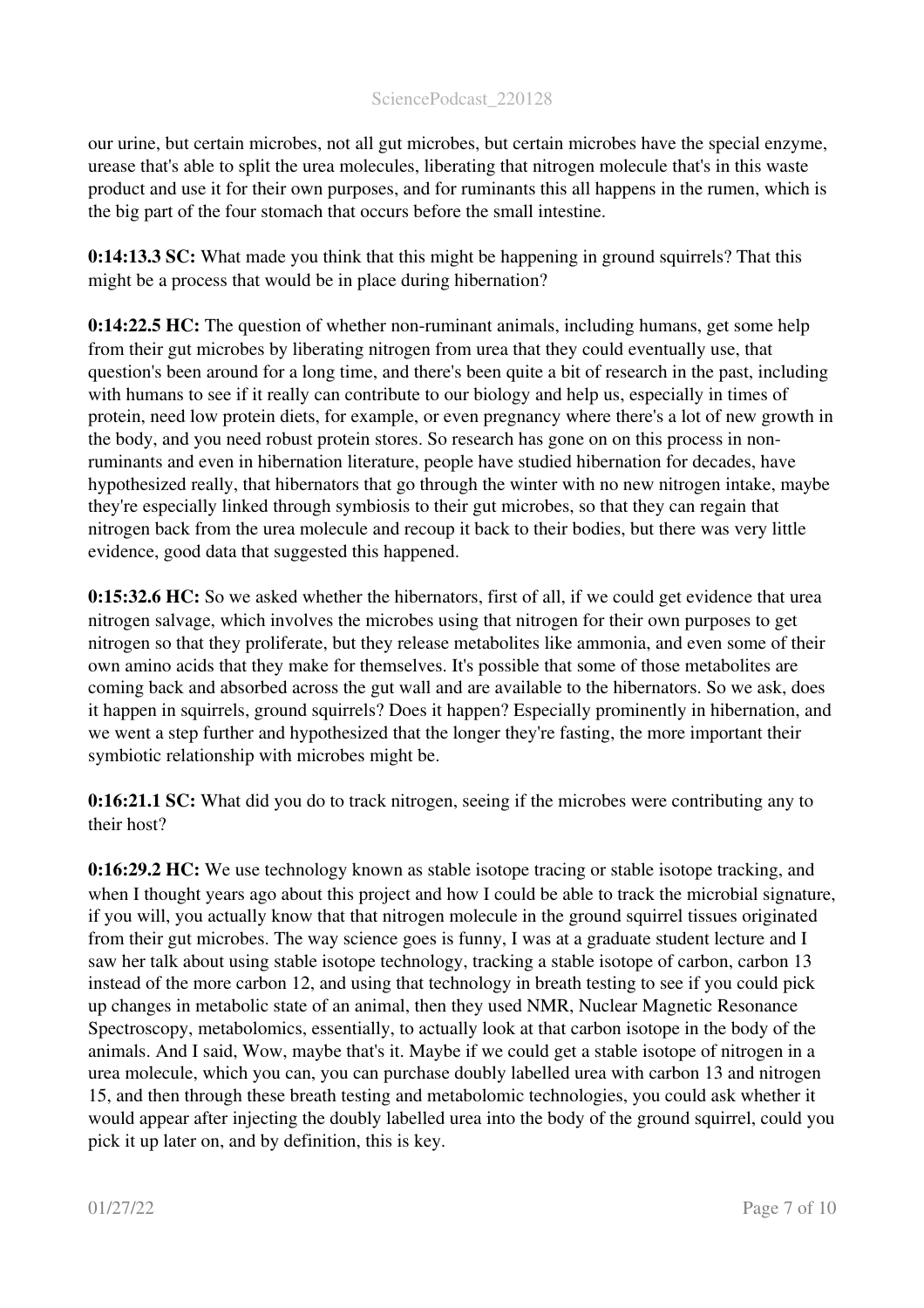0:17:56.5 HC: Mammals, other vertebrates, even invertebrates, do not make the urease enzyme, you need to have that urease enzyme or this nitrogen will not be liberated from the urea molecule, but microbes, only certain microbes make urease and are able to do that. So we said, Well, perhaps this can be happening during hibernation with the help of these ureolytic microbes.

0:18:22.0 SC: Right. And so you're able to show that the microbes liberated it and passed it on to their squirrel host. Did you see, I don't know if you wanna say seasonality, but did you see it changing over time depending on where in hibernation this square was?

0:18:37.0 HC: Yes, we did, we did all our experiments with summer ground squirrels that weren't eating in winter that were fasting, and then we looked at our squirrels that we studied after just one month of fasting early in the hibernation season, and those three or four months or longer out closer to when they finally emerge in spring, and the two tissues we examined showed this time-dependent increase in the protein pool that had the nitrogen 15 in it. So as we thought when the animals needed the most, their bodies were incorporating the urea nitrogen that was originally released by their gut microbes into their tissues.

0:19:19.8 SC: Is this something that it's possible people are doing now that you pinned down how it might be happening in hibernating squirrels, is it more likely to be happening in people?

0:19:28.4 HC: The answer there is yes. As I've mentioned earlier, there have been studies with human subjects to examine this, so we know that from those studies, the machinery, if you will, to go through all the steps, and there are several steps along the way that are needed both in the microbes and the host to pull this off, that machinery, is there.

0:19:47.7 SC: What would it mean if this type of bacterial assistance was happening in people?

0:19:53.0 HC: We think there are some potentially and helpful or important implications of this work that could eventually make their way back to humans, there are diseases and pathological conditions where there is what's called muscle wasting, for example, people for example, who are bedridden because they're in a coma, when you don't use those muscles, especially put weight on them, muscles pretty quickly start to atrophy, start to lose mass and therefore function, and then if the person is able to once again resume low commotion, walking, it takes a while to rehab those muscles and get back up to speed again. So perhaps there may be a way through the microbiome, if we understood more in detail about what the microbes are doing functionally and the steps within the body that we also looked at in the ground squirrels, maybe understanding how to enhance those steps would help individuals that were in these situations.

0:20:54.2 SC: We have to go all the way to space travel here, we can't stop before we get to that application.

[laughter]]

0:21:00.8 HC: This one is kind of cool and actually is something that's on the plate of the first doctor of this paper, Matthew Regan, who was a postdoc on the project and as a young child, he's